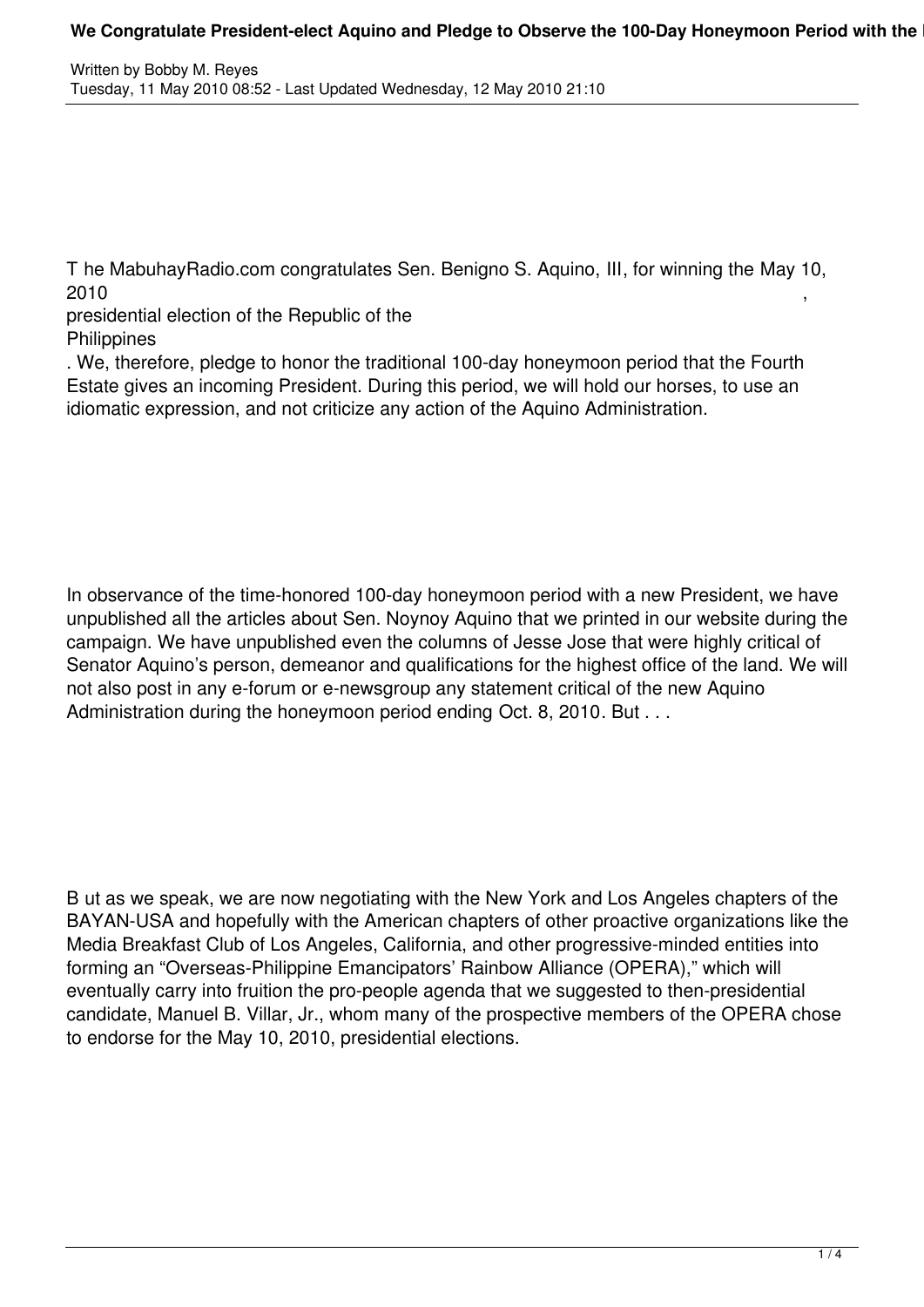## We Congratulate President-elect Aquino and Pledge to Observe the 100-Day Honeymoon Period with the I

Written by Bobby M. Reyes Tuesday, 11 May 2010 08:52 - Last Updated Wednesday, 12 May 2010 21:10

We will wait for the expiration of the 100-day honeymoon period and see where the Noynoy Aquino Administration is and where our alliance members are . . . Yes, not until the so-called Fat Lady in the proverbial opera sings . . .

While waiting for the end of the 100-day honeymoon period, we intend also to formally organize the supporters of Manny Villar in California and elsewhere into the ORANGE Brigade. Yes, ORANGE, as in "Overseas Relief and Assistance to Non-governmental Entities."

We intend to rename a budding initiative, the so-called "Overseas-Filipino Liberation Army for the Hacienda Luisita," into the "YELLOW Brigade." YELLOW, as in "Youth and Elders' Lobby for the Liberation of Oppressed Workers" and help farmers, fishermen and laborers in the Philippines and among the Overseas-Filipino communities get justice for whatever causes or concerns that they have or espouse – within the framework of the criminal-and-civil-justice systems of the land.

We are also talking with Filipino-American friends who are engineers, architects and builders into joining our OPERA and forming what we call tentatively the "RED Brigade." RED, as in "Retrofitting of Edifices against Disasters." Yes, we will initiate a lobby for the inspection of buildings in the Philippines and retrofit them so that they can withstand safely the adverse effects of powerful earthquakes and other natural calamities.

F inally, we congratulate also the presidential candidate and the members of his national slates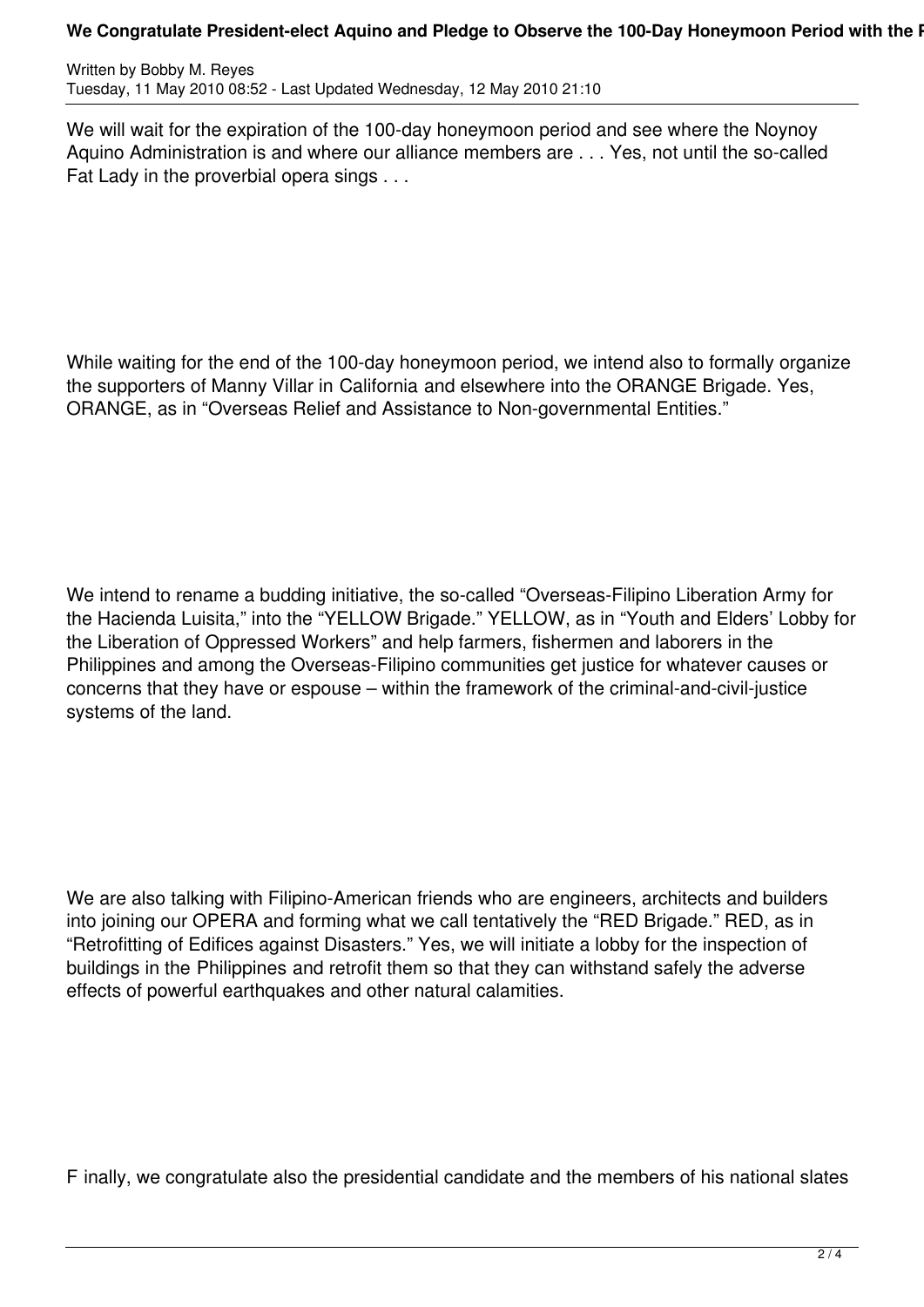## We Congratulate President-elect Aquino and Pledge to Observe the 100-Day Honeymoon Period with the I

Written by Bobby M. Reyes Tuesday, 11 May 2010 08:52 - Last Updated Wednesday, 12 May 2010 21:10

that we endorsed for delivering a concession speech within 24 hours after the end of the May 10, 2010

, presidential elections.

{xtypo\_quote} The Filipino people have decided. It is clear that despite our efforts, we were not blessed to win in Monday's elections. I face you now to accept this decision, to respect the voice of the Filipino people.—Manny Villar {/xtypo\_quote}

S enator Villar said further: "I fought a good fight . . . I congratulate Senator Noynoy Aquino on his victory. The challenges he and our country face are enormous and we should all work together."

We applaud also Rep. Liza L. Maza and Rep. Satur C. Ocampo, two of Senator Villar's senatorial candidates, who issued the following statement:

"We congratulate president-elect Noynoy Aquino for his clear victory in the May 10 elections.

"As the nation welcomes a new administration, the challenge to address the problems of